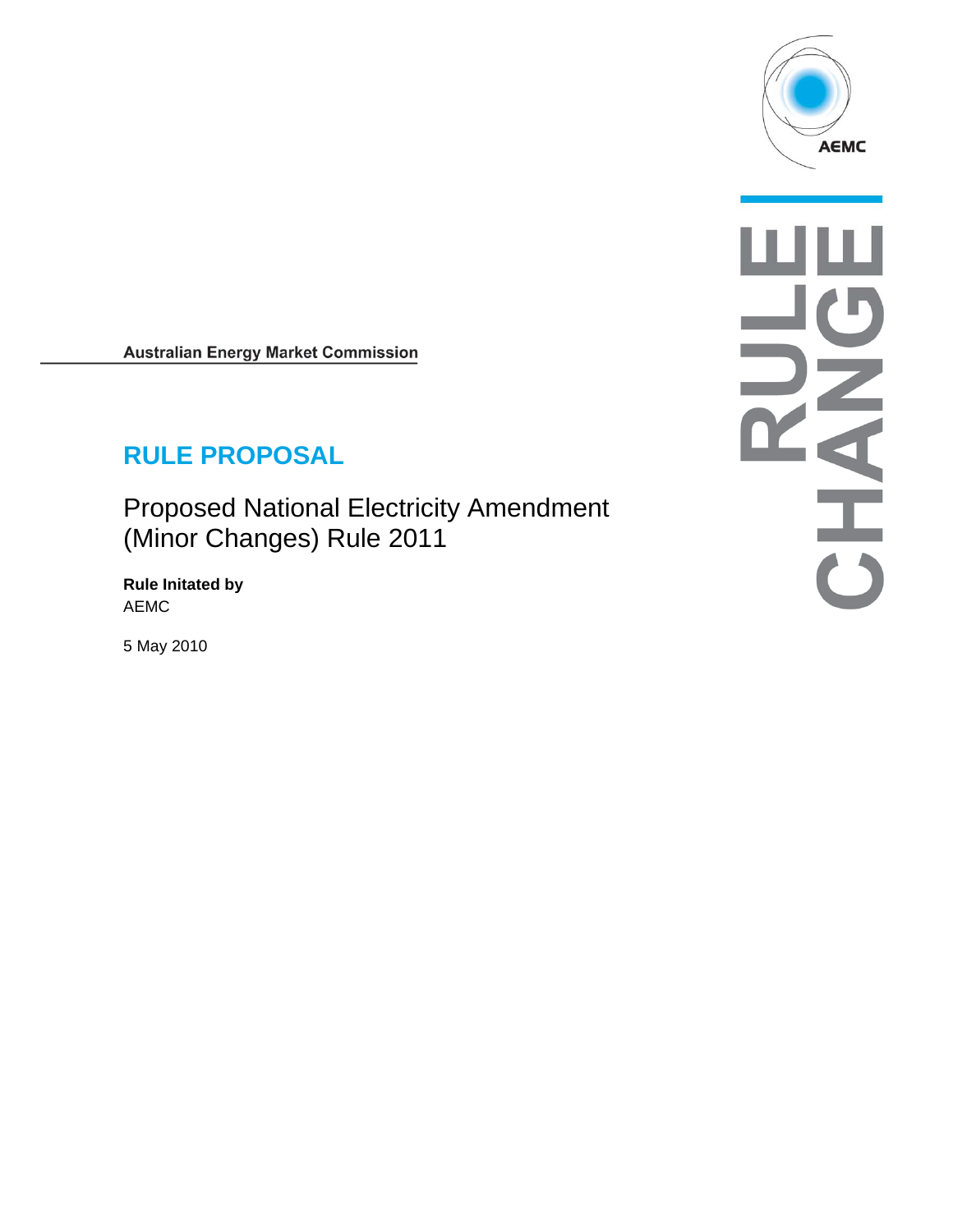# **Inquiries**

The Australian Energy Market Commission PO Box A2449 Sydney South NSW 1235

**E:** aemc@aemc.gov.au

**T:** (02) 8296 7800

**F:** (02) 8296 7899

#### **About the AEMC**

The Council of Australian Governments, through its Ministerial Council on Energy (MCE), established the Australian Energy Market Commission (AEMC) in July 2005. The AEMC has two principal functions. To make and amend the national electricity and gas rules - and to conduct independent reviews of the energy markets for the MCE.

This work is copyright. The Copyright Act 1968 permits fair dealing for study, research, news reporting, criticism and review. Selected passages, tables or diagrams may be reproduced for such purposes provided acknowledgement of the source is included.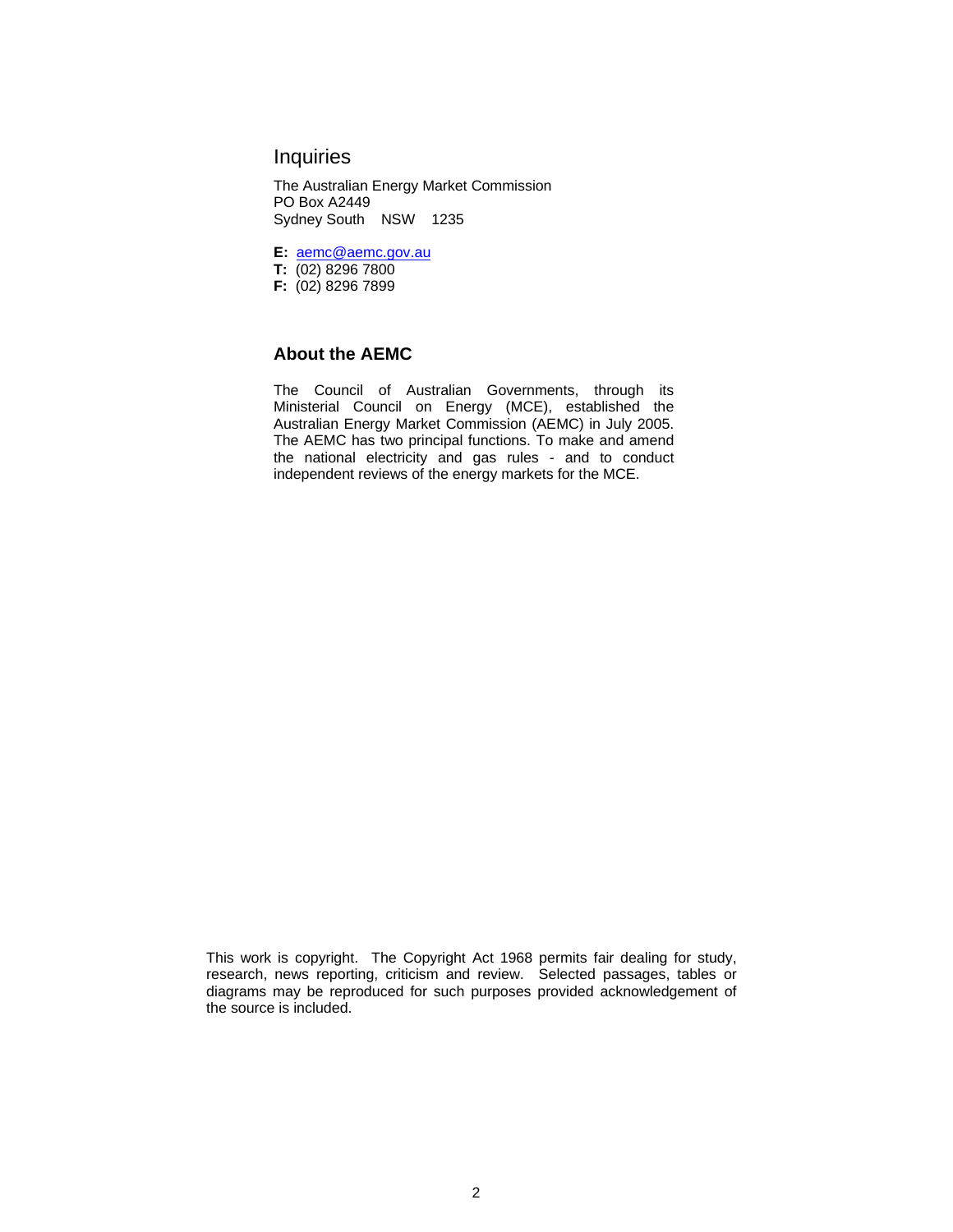## **AEMC Initiated Amendment to the National Electricity Rules**

### **1. Introduction**

The Australian Energy Market Commission (AEMC or Commission) is responsible for the rule-making functions conferred on it under legislation.

As part of its rule-making function, the Commission reviews, amends and maintains the National Electricity Rules (Rules) in accordance with the National Electricity Law (NEL).

The purpose of this function, among other things, is to improve and enhance the quality of the Rules.

## **2. AEMC's power to initiate the making of a Rule**

Under section 91(2) of the NEL,

"The AEMC must not make a Rule without a request under subsection (1) unless-

- (a) it considers the Rule corrects a minor error in the Rules; or
- (b) it considers the Rule involves a non-material change to the Rules; or
- (c) the Rule is in respect of any matter that is prescribed by the Regulations as a matter on which it may make a Rule on its own initiative."

### **3. Rule proposal**

This Rule proposal, initiated by the Commission, seeks to:

- correct several minor errors, including formatting, numbering, and cross referencing anomalies in the Rules;
- amend some Chapter 10 defined terms;
- correct inconsistencies in the treatment of Chapter 10 glossary terms in the body of the Rules; and
- remove participant derogations which have expired under the Rules.

Given that the first category of changes is minor in nature and the others are non-material changes, the Commission considers that the proposed rule satisfies the requirements of section 91(2).

The proposed amendments are specified in the attached *Proposed National Electricity Amendment (Minor Changes) Rule 2011*.

## **4. Expedited Rule making process for Minor Changes Rule proposal**

Under section 87 of the NEL a 'non-controversial Rule' is defined as 'a Rule that is unlikely to have a significant effect on the national electricity market'.

As the proposed changes, in accordance with the AEMC's power under section 91(2) to make a Rule without a request, are minor or non-material in nature, the Commission considers that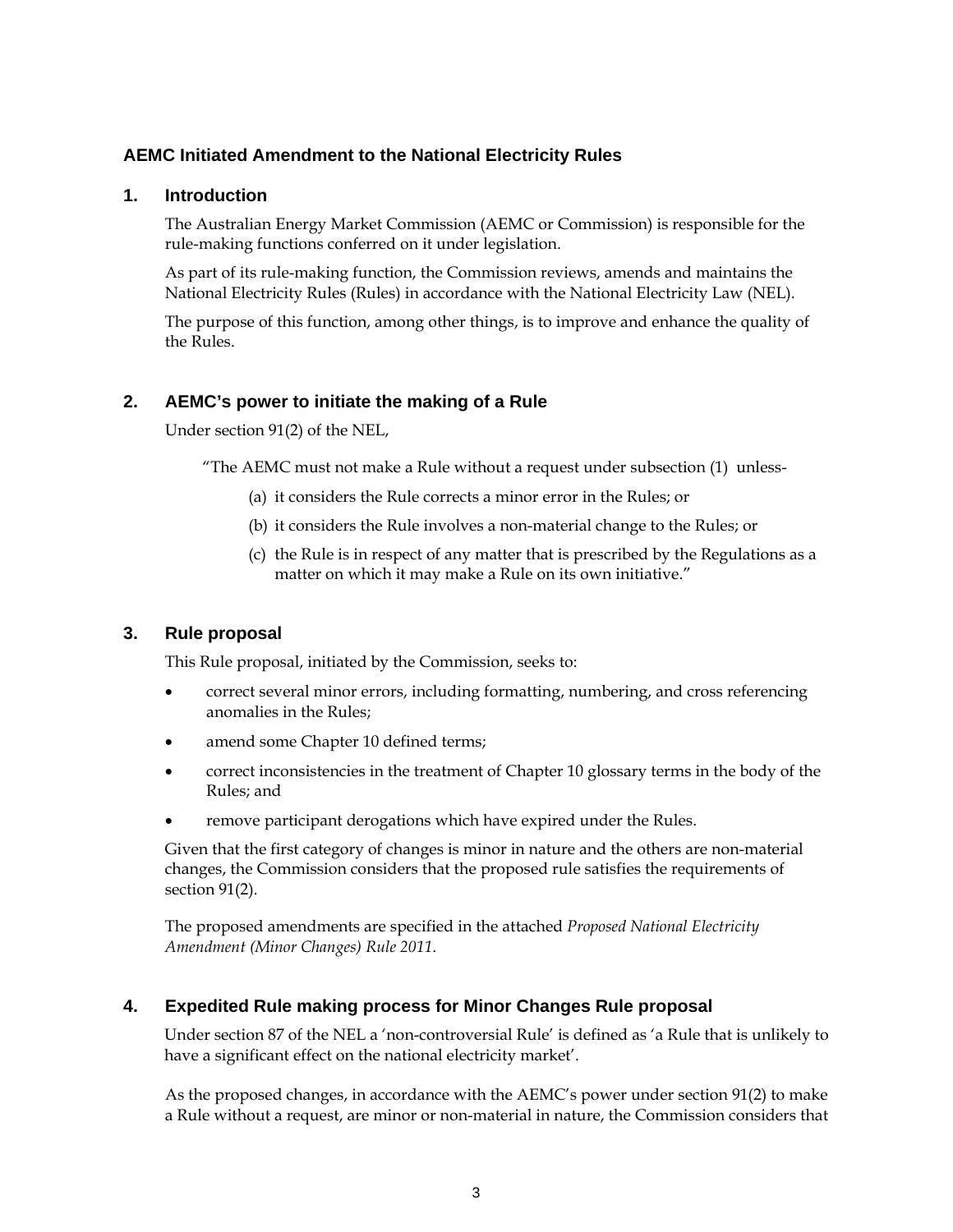the proposed rule is unlikely to have a significant effect on the NEM and therefore falls within the definition of a non-controversial rule under section 87 of the NEL.

On this basis, under section  $96(1)(a)$  of the NEL the Commission proposes that this Rule proposal be consulted on and determined under an expedited process with a four week consultation period.

#### **5. Contribution to the National Electricity Objective**

Under section 88 of the NEL, the Commission may only make a Rule if it is satisfied that the Rule will or is likely to contribute to the achievement of the national electricity objective (NEO).

The NEO is set out in section 7 of the NEL as follows:

"The objective of this Law is to promote efficient investment in, and efficient operation and use of, electricity services for the long term interests of consumers of electricity with respect to –

- (a) price, quality, safety, reliability and security of supply of electricity; and
- (b) the reliability, safety and security of the national electricity system."

The Commission considers that the proposed Rule, if made, will improve the quality of the Rules in terms of accuracy and consistency. The Commission considers that the proposed Rule is likely to contribute to the achievement of the NEO, albeit the efficiency benefits that will result from the proposed Rule are considered to be very small given the minor or nonmaterial nature of the changes proposed.

As with previous similar AEMC initiated rule changes, these minor corrections and non-controversial changes will make the Rules clearer to stakeholders. This is important as the Rules inform stakeholders of their rights and obligations for participating in the NEM and stakeholders rely on these Rules in their commercial transactions and documentation.

#### **6. Any relevant MCE statements of policy principles**

Under section 33 of the NEL, the Commission must have regard to any relevant MCE statement of policy principles in making a Rule. There is no MCE statement of policy principles relevant to this Rule proposal.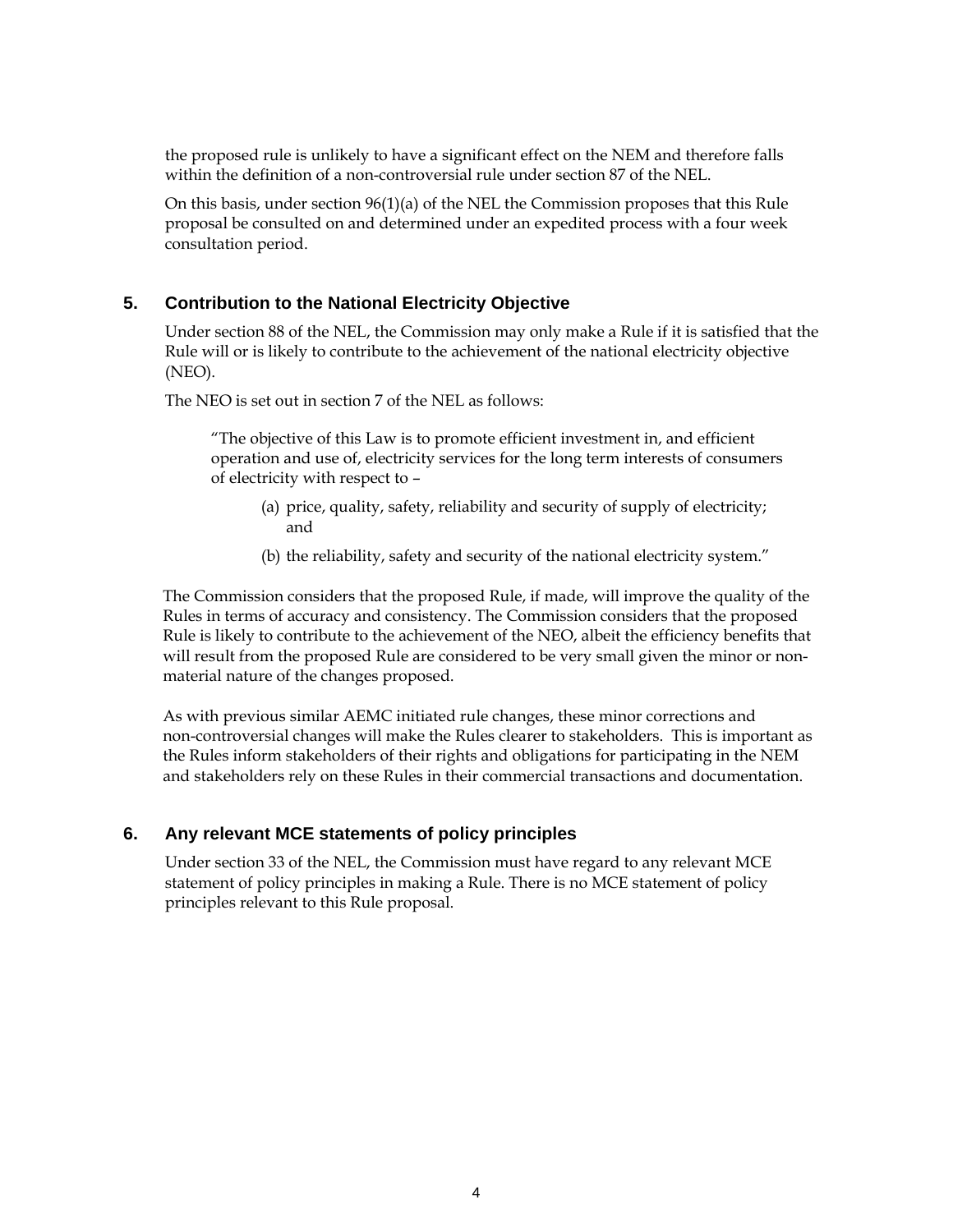# **7. Compatibility with AEMO's declared network functions**

Under section 91(8) of the NEL, the Commission may only make a Rule that has effect with respect to an adoptive jurisdiction if satisfied that the proposed Rule is compatible with the proper performance of the Australian Energy Market Operator's (AEMO) declared network functions. At present Victoria is the only relevant "adoptive jurisdiction". Given the proposed Rule seeks to make only minor and non-material changes to the Rules, the Commission is satisfied this Commission initiated Rule is compatible with the proper performance of AEMO's declared network functions.

# **8. Consultation under the expedited process**

In relation to this Rule change proposal, the Commission has published a notice under sections 95 and 96 of the NEL stating that this Rule change proposal will be assessed following an expedited process (subject to written objections), as it is considered a noncontroversial Rule.

Under the expedited process, stakeholders have two weeks after the publication of the notice under section 95 of the NEL to object to the Rule change proposal being expedited. Objections need to contain reasoning as to why the stakeholder considers that the Rule change proposal should not be expedited and will be assessed by the Commission in accordance with section 96 of the NEL. Stakeholders are required to lodge objections with the Commission by **19 May 2011**.

The expedited process also provides a four week consultation process on the content of the Rule change proposal. Submissions on the content of the Rule change proposal are to be lodged with the Commission by **2 June 2011**.

Where practicable, submissions should be prepared in accordance with the Commission's *Guidelines for making written submissions on Rule change proposals*1. The Commission publishes all submissions on its website subject to a claim of confidentiality.

All enquiries on this Rule change proposal should be addressed to Michaela Senigalliesi on (02) 8296 7800.

A submission may be lodged with the AEMC electronically or in hardcopy (via ordinary mail).

## *Lodging a submission electronically*

When lodging a submission electronically, submissions must be lodged online via the AEMC's website at www.aemc.gov.au. The submission must be on a letterhead (if submitted on behalf of an organisation), signed and dated by the proponent.

Upon receipt of the electronic version of the submission, the AEMC will issue a confirmation email. If this confirmation email is not received within 3 business days, it is the proponent's responsibility to ensure successful delivery of the submission has occurred.

## *Lodging a submission by mail*

 $\overline{a}$ 

The submission must be on a letterhead (if submitted on behalf of an organisation), signed and dated by the proponent. The submission should be sent by mail to:

 <sup>1</sup> This guideline is available on the Commission's website.